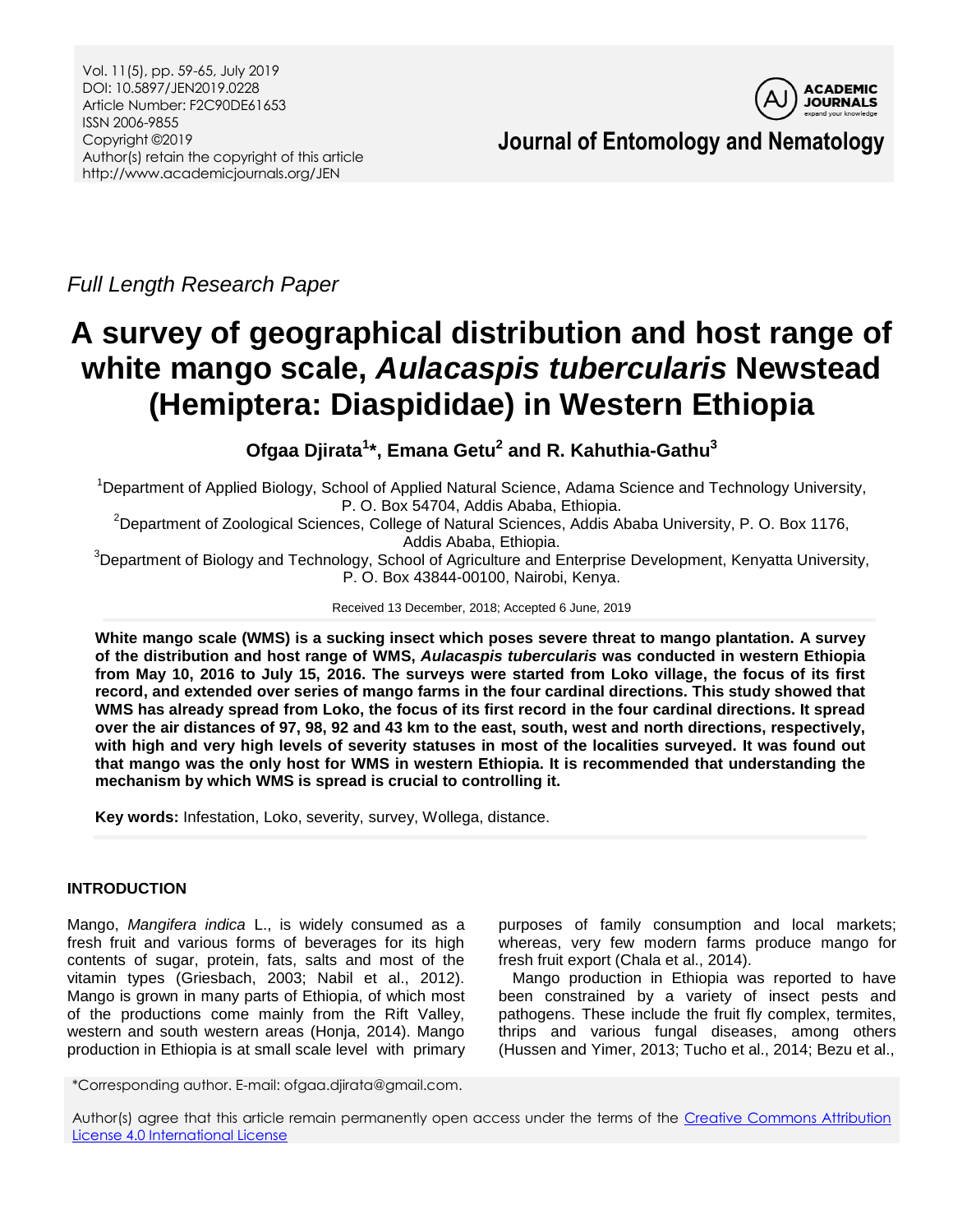## 2014).

Infestation of a new insect pest on mango was reported in 2010 from an orchard owned by Green Focus Ethiopia LTD, an Asian company located at Loko village in western Ethiopia, which was later identified at California Department of Agriculture as white mango scale (WMS), *Aulacaspis tubercularis* Newstead (Hemiptera: Diaspididae) (Dawd et al., 2012). It was stipulated that the insect could most likely be introduced to Ethiopia accidentally from Asia, with the mango seedlings imported by the aforementioned company. WMS spread from the focus of its first record to western Ethiopia and constrained mango production (Fita, 2014; Dako and Degaga, 2015).

WMS is distributed throughout the world wherever mango grows (USDA, 2007, El-Metwally et al., 2011, Ha et al., 2015). These include northern part of South America, the Caribbean, the east and west coasts of Africa, Asia, and Italy, among others. Benin, Ghana, Kenya, Madagascar, Mauritius, South Africa, Tanzania, Uganda, Zimbabwe and Zanzibar, are among 21 African countries from where WMS infestation on mango was confirmed (Germain et al., 2010; Haggag et al., 2014, Hodges and Harmon, 2016).

Infestation of WMS causes discolouration of mango fruit, leaves fall off, dieback, retarded host plant growth and death of the young mango trees (El-Metwally et al., 2011; Nabil et al*.,* 2012; Abo-Shanab, 2012). Heavy WMS infestation causes development of conspicuous pink blemishes on the fruit skin and affects export potential of the fruit and may eventually result in economic loss (USDA, 2006). Some sources indicated that infestation of WMS is not limited to mango plantation. Accordingly, Malumphy (2014) asserts that WMS is a polyphagous pest which feeds on plants belonging to 18 families. On the other hand, Borchsenius (1966) cited from Abo-Shanab (2012) said that WMS has been recorded from four plant families, namely Palmae, Lauraceae, Rutaceae, and Anacardiaceae. Erichsen and Schoeman (1992) reported that WMS was found feeding on avocado in South Africa. There has been very limited or no data on the geographical distribution of WMS in western Ethiopia, and moreover there has been no study performed on the host range of the pest in the region. Therefore, this study was conducted with the objectives of identifying host range of WMS and preparing its distribution map in western Ethiopia, which are immediate requirements for management practices of the pest.

#### **MATERIALS AND METHODS**

#### **Study area**

The surveys on geographical distribution and host range of WMS were conducted from May 10, 2016 to July 15, 2016 in four adjacent administrative zones of Oromia National Regional State in western Ethiopia. These included West Shoa, Illubabor, East and West Wollega Administrative Zones. Most of the western Ethiopian

regions receive bimodal pattern of rainfall. The monthly average precipitations during the study period were 170 and 310 mm for May and July, respectively (Ethiomet, 2016). The minimum and maximum monthly temperatures were 16 and 31°C for May and July, respectively. Likewise, July had monthly minimum temperature of 15°C and a maximum monthly temperature of 28°C during the study period.

#### **Study design and sampling procedures**

Survey on the geographical distribution of WMS was started from Loko Kebele Administration, Guto Gida district of East Wollega administrative zone (09° 19.226' N and 036° 31.619' E) which was the focus where WMS was first recorded in Ethiopia. The survey was extended toward the four cardinal directions as shown in Figure 1. Since the mango farms in the study area were patchy in distribution or not continuous, farms at spots within intervals of 25 to 40 km land distance were considered for sampling. The mango trees were broadened at base and tapered upward and as a result, a total of ten leaves (4 from lower, 3 from central and 3 from upper canopies) were picked from every mango tree purposively selected from the central position within each farm. Female WMS was observed by hand lens, and its number recorded. Sampling continued as far as there were mango farms and infestation of WMS along, but terminated where there was no mango plantation or no infestation, after the land distance of about 50 km from the spot of the last sampling. However, considering a prior report on fast spread of the pest toward the west (Fita, 2014), survey continued in that direction up to a distance of about 100 km from the last spot of confirmed infestation.

For survey of alternative host of WMS, fields covered with vegetation, both natural forest and agricultural fields were purposively selected from the four administrative zones in the study area. Altitudinal variation was considered as the main reference to include as many vascular plant species as possible (Hurni, 1998; Cavieres et al., 2000; Fosaa, 2004; Habib et al., 2011). Sampling began from Loko and addressed five additional districts in the study area. During the assay, whether vascular plants other than mango were infested by WMS or not were investigated. For this purpose, 50 leaves, 10 twigs and 5 fruits (when present) found at different heights were cut from every vascular plant found within the proximity of infested mango trees and checked by hand lens for the presence/absence of WMS. Assessment diameter was broadened in all directions by 10 m successive intervals and terminated at about 100 m distance from the starting spot. Moreover, infestation of WMS of vascular plants found within the vicinity of infested mango farms were checked at roadside farms, while travelling within the study area for the survey. In the meantime, plant samples investigated for probability of infestation of WMS were collected, pressed and mounted, and taken to Addis Ababa University, Department of Plant Biology and Biodiversity Management, National Herbarium of Ethiopia for identification. During the surveys, coordinates and altitudes of each sampling site were recorded by the use of GPS.

#### **Data analysis**

#### *Geographical distribution*

ArcGIS 10.4 was used for spatial data management and mapping of WMS distribution (http://www.esri.com/arcgis). Relative frequency of WMS occurrence at each locality (mango farm) was calculated by the use of equation adopted from Kataria and Kumar (2012). This value was used to define severity index from which severity status at each farm was determined as indicated in Table 1.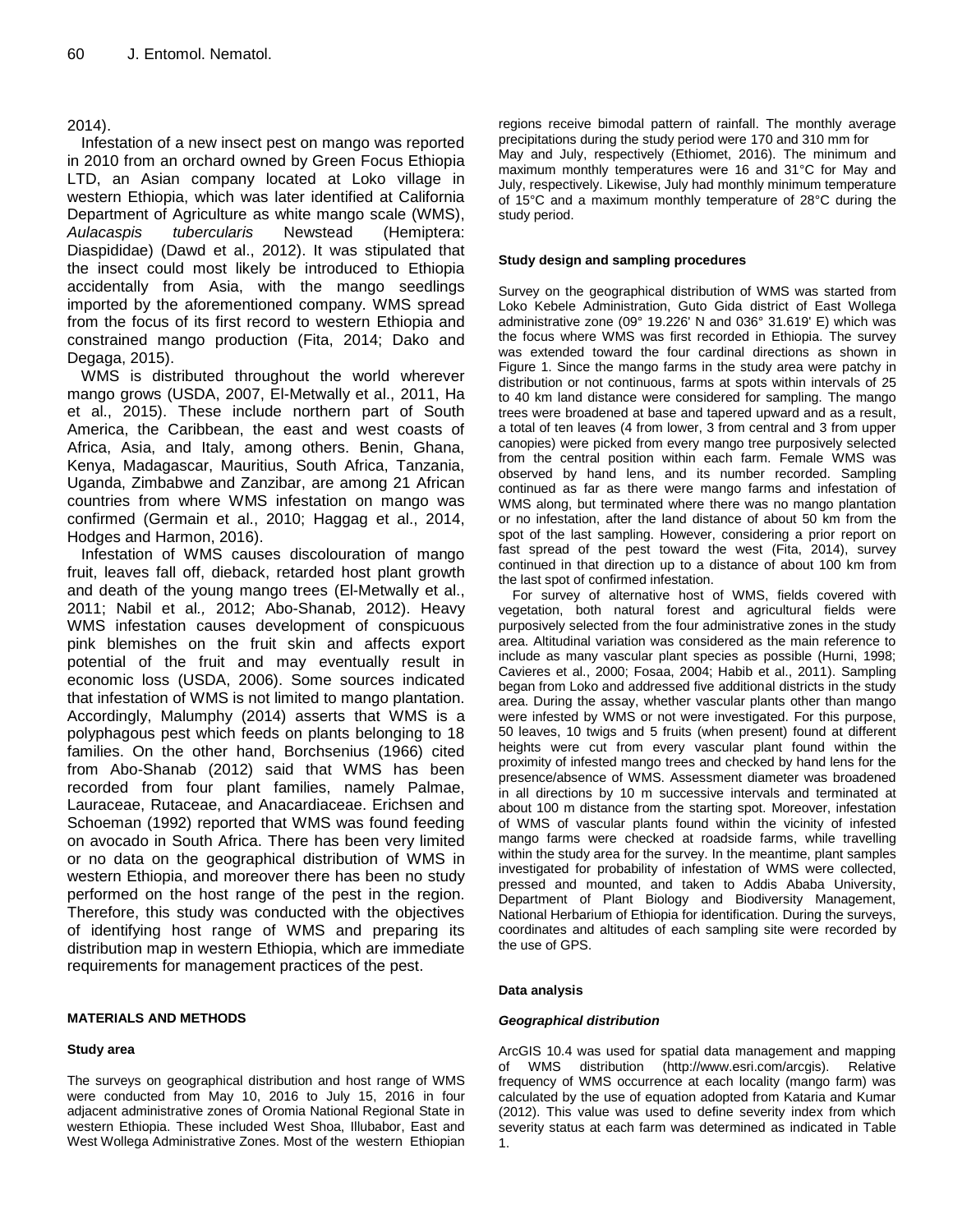

**Figure 1.** Spatial design of WMS distribution survey in western Ethiopia.

| Relative frequency of mango<br>scale occurrence | <b>Severity index</b> | <b>Grades of severity status</b> |  |
|-------------------------------------------------|-----------------------|----------------------------------|--|
|                                                 |                       | No infestation                   |  |
| 1-5                                             |                       | Mild infestation                 |  |
| $6 - 10$                                        |                       | High infestation                 |  |
| >11                                             | 3                     | Very high infestation            |  |

**Table 1.** Method of data summary used for determination of WMS severity status.

Relative frequency of WMS occurence =

Mean numbers and standard deviations were used to show the spread of mango scale within each administrative zone.

#### *Host range*

Samples of the vascular plants checked for occurrence of WMS infestation were sorted out and classified to species level. Summarized data regarding presence/absence of WMS on the plants was presented.

#### **RESULTS**

### **Geographical distribution**

From 20 localities of the 15 districts surveyed for WMS in western Ethiopia, 13 localities found in 11 districts were confirmed to have been infested by the pest as shown in Figure 2. WMS was found already spread to the surrounding areas of Loko, up to the maximum air

Number of WMS recorded per mango farm Total number of WMS recorded from survey area X100

distances of 97, 98, 92 and 43 km to east, south, west and north directions, respectively. There was no mango farm in the east beyond Jato Dirki of Illu Gelan district and to the north in the neighbouring villages of Andode Dicho of Gida Ayana district, and as a result, survey was terminated provisorily.

The pattern of spread of WMS within each administrative zone was found to be irregular as can be seen from relative sizes of means and their standard deviations as shown in Table 2. Such irregular distribution was found to be more evident in West Wollega.

#### **Severity status**

Severity status of WMS was found to be high and very high in most of the survey localities in all the directions, except to the east where infestation was only mild as presented in Table 3. The numbers of female WMS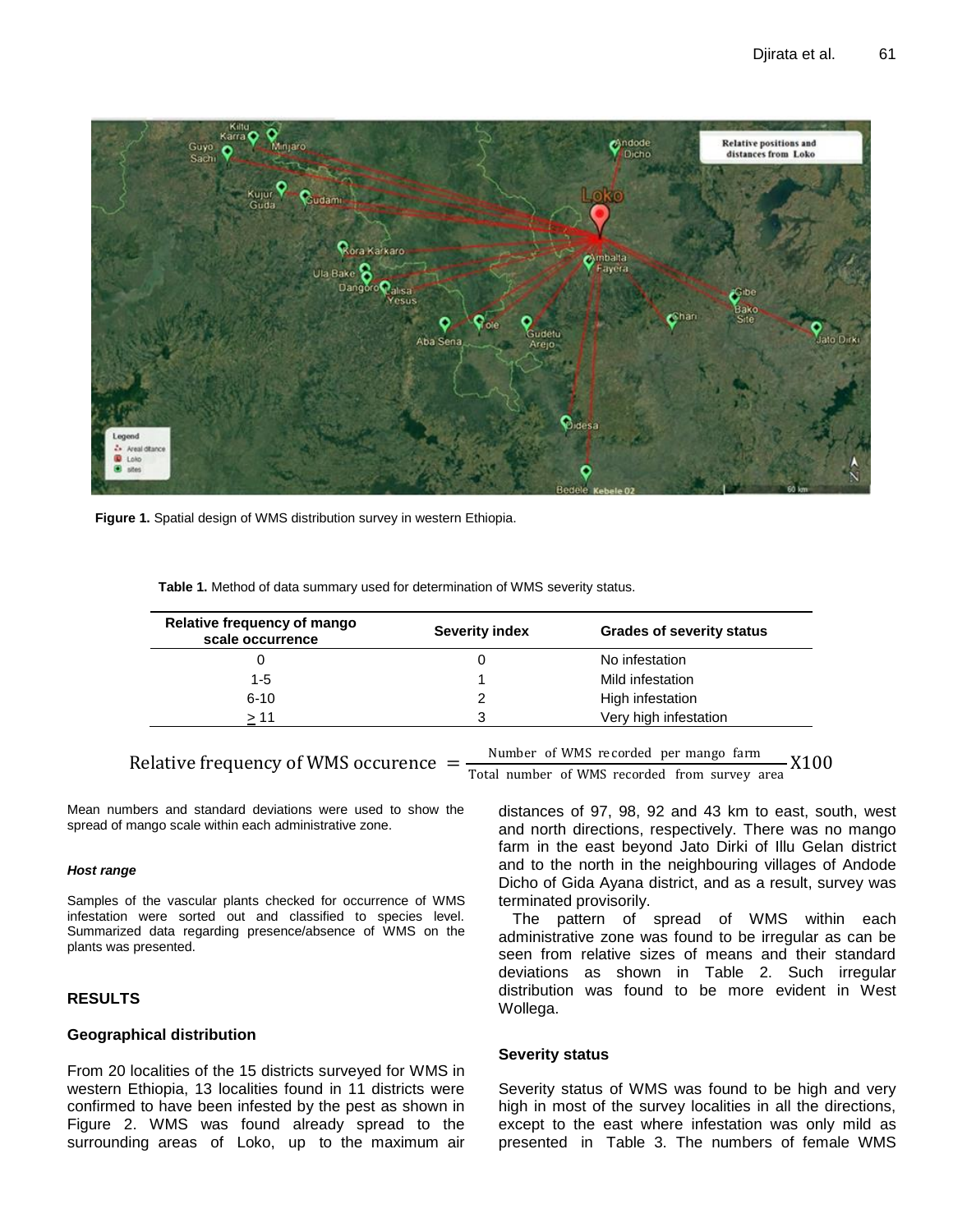

**Figure 2.** Distribution map of WMS in western Ethiopia.

| <b>Administrative zone</b> | <b>Mean±SD</b>    |
|----------------------------|-------------------|
| East Wollega               | $35.00 \pm 26.10$ |
| Illubabor                  | $45.90 + 19.03$   |
| West Shoa                  | $5.00 \pm 5.40$   |
| West Wollega               | 16.90±24.50       |
|                            |                   |

**Table 2.** Mean numbers of female WMS per leaf within each administrative zone in western Ethiopia.

recorded per 10 leaves showed big differences among the localities; the maximum being 723 at Didessa locality, while the minimum was 32 at Chari locality.

## **Host range**

A total of 120 plant samples in fields located within altitudinal gradients ranging from 1150 to 1755 m.a.s.l. were checked for WMS infestation. No WMS infestation was detected from any of the plants checked in the whole survey area. The plants were classified into 25 species and presented in Table 4.

## **DISCUSSION**

WMS has spread from Loko, the locus of its first record in

Ethiopia to all cardinal directions. Spread of WMS in south direction covered about 98 km air distance. In the west, it was recorded from Dongoro locality in Lalo Assabi district, which is found at air distance of about 92 km from Loko. However, the spread of WMS infestation didn't pass beyond 67 km air distance from Loko to the west, two years before this investigation as depicted by a survey conducted in the area (Fita, 2014). This shows that WMS is spreading very fast in western Ethiopia. It is therefore possible to realize that there are enabling environmental conditions for WMS to spread and establish its population in western Ethiopia, as far as there is mango plantation. The rate of establishment, dispersal and colonization of alien invasive species in a new habitat is likely to become tremendous when the new environment is bioclimatically favourable to the pests (Satti, 2011; Pratt et al., 2017).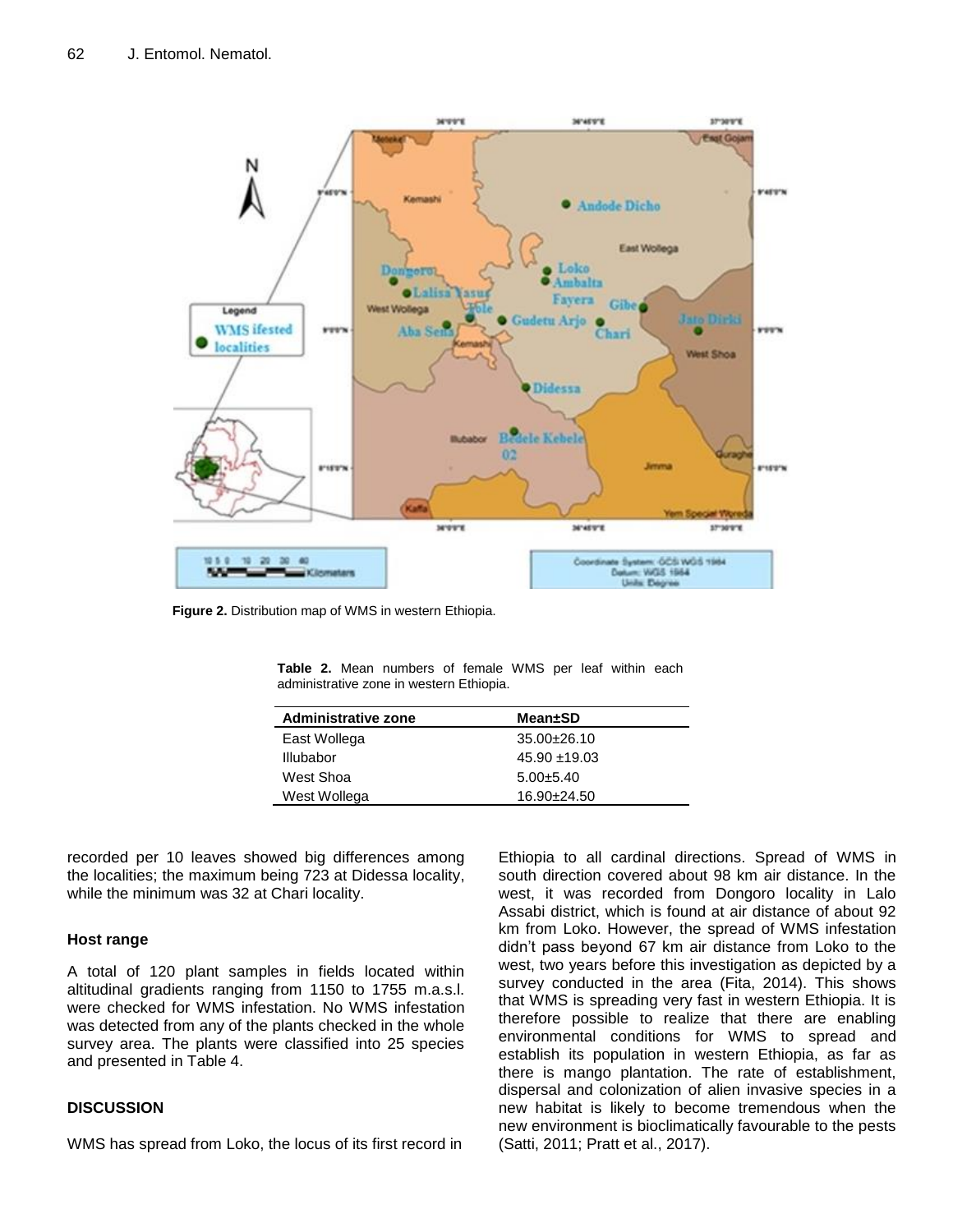| Table 3. Severity status of white mango scale in western Ethiopia. |  |  |  |
|--------------------------------------------------------------------|--|--|--|
|--------------------------------------------------------------------|--|--|--|

| <b>District</b>  | Locality/mango         | <b>Altitude</b> | <b>Location</b> |              | <b>Female WMS/10</b> | <b>Severity</b> | <b>Severity</b> |
|------------------|------------------------|-----------------|-----------------|--------------|----------------------|-----------------|-----------------|
|                  | farm                   | (m.a.s.l)       | <b>North</b>    | East         | leaves               | index           | status          |
| Ilu Gelan        | Jato Dirki             | 1747            | 08° 59.74'      | 037° 20.973' | 58                   |                 | Mild            |
| <b>Bako Tibe</b> | Gibe                   | 1612            | 09° 07.409'     | 037° 03.025' | 58                   |                 | Mild            |
| Sibu Sire        | Chari                  | 1748            | 09° 02.567'     | 036° 48.935' | 32                   |                 | Mild            |
| Sasiga           | Ambalta Fayera         | 1565            | 09° 16.006'     | 036° 31.032' | 418                  | 3               | Very high       |
| Guto Gida        | Loko                   | 1375            | 09° 19.226'     | 036° 31.619' | 596                  | 3               | Very high       |
| Gida Ayana       | Andode Dicho           | 1483            | 09° 41.013'     | 036° 37.794' | 336                  | 2               | High            |
| Diga             | Gudetu Arjo            | 1320            | 09° 03.277'     | 036° 16.824' | 368                  | 2               | High            |
| Dabo             | Didessa                | 1278            | 08° 41.339'     | 036° 24.72'  | 723                  | 3               | Very high       |
| <b>Bedele</b>    | Kebele<br>Bedele<br>02 | 1988            | 08° 27.001'     | 036° 20.863' | 431                  | 3               | Very high       |
| Gimbi            | Tole                   | 1150            | 09° 03.840'     | 036° 06.364' | 425                  | 3               | Very high       |
| Gimbi            | Aba Sena               | 1698            | 09° 01.687'     | 035° 58.88'  | 311                  | $\overline{2}$  | High            |
| Gimbi            | Lalisa Yasus           | 1821            | 09° 11.971'     | 035° 45.855' | 37                   |                 | Mild            |
| Lalo Assabi      | Ula Bake               | 1887            | 09° 14.146'     | 035° 41.893' | 0                    | 0               | No infestation  |
| Lalo Assabi      | Dongoro                | 1857            | 09° 15.957'     | 035° 41.524' | 47                   |                 | Mild            |
| Boji Dirmaji     | Kora Karkaro           | 1800            | 09° 20.964'     | 035° 36.774' | 0                    | 0               | No infestation  |
| Nedjo            | Gudami                 | 1936            | 09° 32.397'     | 035° 28.770' | 0                    | 0               | No infestation  |
| Nedjo            | Kujur Guda             | 1713            | 09° 34.535'     | 035° 23.538' | 0                    | 0               | No infestation  |
| Kiltu Karra      | Minjako                | 1647            | 09° 41.123'     | 035° 19.601' | 0                    | 0               | No infestation  |
| Kiltu Karra      | Kiltu Karra            | 1635            | 09° 41.490'     | 035° 15.817' | 0                    | 0               | No infestation  |
| Manasibu         | Guyo Sachi             | 1597            | 09° 42.789'     | 035° 11.635' | 0                    | 0               | No infestation  |

The absence of mango farm beyond Andode Dicho to the north and Jato Dirki to the east directions restricted spread of WMS beyond these localities. Even though mechanisms by which WMS could spread in west Ethiopia was not assessed under the current study, it can be deduced that active wandering of the crawler alone cannot be a possible explanation for its dispersal over such long distances. Magsig-Castillo et al. (2010) stated that the first instar active crawlers of diaspidides can wander a distance of less than one metre before settling to establish a new population. Beardsley and Gonzalez (1975) on the other hand, stated that wind, birds, insects and other animals including man can serve as accidental dispersal carriers for armoured scale crawlers. WMS may also be dispersed through mango fruit marketing among localities in western Ethiopia. It was shown that female WMS infestation of mango fruit is at its peak when the fruit is ripe and ready for sale in western Ethiopia (Dako and Degaga, 2015), an encouraging condition for the pest to be transported with the ripe-and-ready fruit for marketing.

Distribution patterns of WMS within each administrative zone were not regular. Moreover, there were differences in severity status of the WMS among the localities, which may indicate the probable presence of factors that may affect the insect pest populations at local habitat level differently. The fact that most of the observed *very high* severity statuses were localized at relatively lower altitudes, except at Bedele Kebele 02 of Illubabor zone, may be a clue for further study in this regard.

In this study it was noted that mango plantation is the only host plant for WMS in western Ethiopia. Contrary to this finding, WMS was reported to have been infesting plants other than mango in different countries (Erichsen and Schoeman, 1992; Hodges et al., 2005; Malumphy, 2014). In line with this, Hodges and Hamon (2016) stated that plant species found under families Sapindaceae and Rutaceae served as host plants for WMS. In this study, however, *Casimiroa edulis* La Llave from Rutaceae and *Blighia unijugata* Bak from Sapindaceae were confirmed not to have been infested by the WMS across the study area. Erichsen and Schoeman (1992) listed avocado (*Persea americana* Mill.) among the fruits infested by WMS in South Africa. However, it has been confirmed by this study that avocado has not been infested by WMS, though found intercropped with mangos already infested by the pest at Chari field in Sibu Sire district of East Wollega, and in other observed roadside farms. Host plant abundance is known to positively influence host plant use, in both specialist and generalist herbivorous insects (West and Cunningham, 2002; Nobre et al., 2016). Likewise, abundance of mango plantation may be one possible explanation for the plant to have been preferred as host plant by WMS in western Ethiopia. It is indicated that western Ethiopia is one of the most known mango producing regions in the country (Ethiopian Ministry of Agriculture and Rural Developmant, 2009; Honja, 2014) and as a result, WMS crawlers could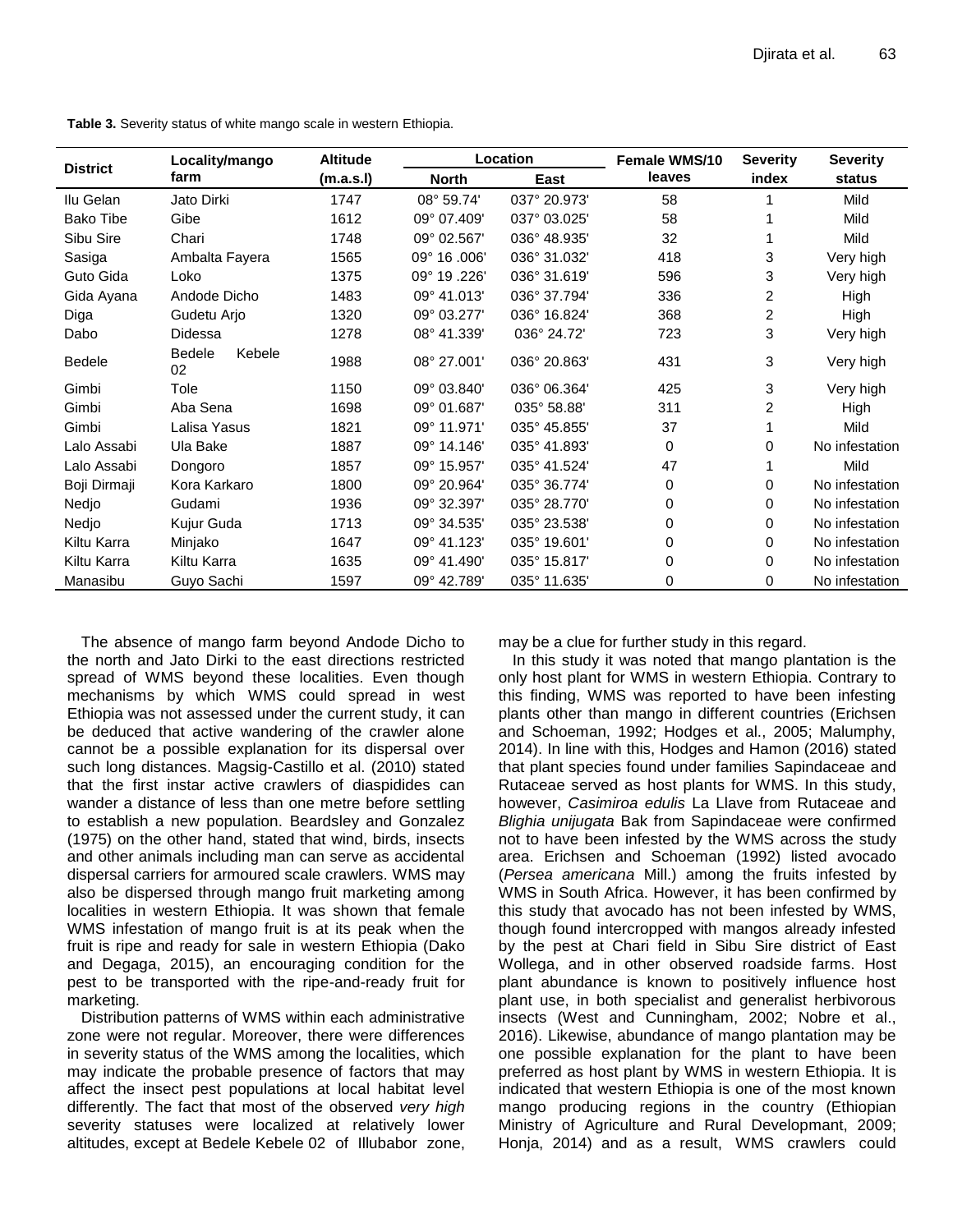| Coordinate   |              | <b>Altitude</b> |                                                |                    | <b>WMS</b> |
|--------------|--------------|-----------------|------------------------------------------------|--------------------|------------|
| <b>North</b> | East         | (m.a.s.l.)      | <b>Botanical Name</b>                          | <b>Family name</b> |            |
| 09° 07.409'  | 037° 03.025' | 1612            | Cordia africana Lam.                           | Boraginaceae       | Nr         |
| 09° 07.409   | 037° 03.025' | 1612            | Solanum incanum L.                             | Solanaceae         | Nr         |
| 09° 07.409'  | 037° 03.025' | 1612            | Croton macrostachyus Del.                      | Euphorbiaceae      | Nr         |
| 09° 07.409'  | 037° 03.025' | 1612            | Jacaranda mimosifolia D. Don                   | Bignoniaceae       | Nr         |
| 09° 02.542'  | 036° 48.940' | 1755            | Casimiroa edulis La Llave                      | Rutaceae           | Nr         |
| 09° 02.567   | 036° 48.935' | 1748            | Persea americana Mill.                         | Lauraceae          | Nr         |
| 09° 02.567   | 036° 48.935' | 1748            | Coffea arabica L.                              | Rubiaceae          | Nr         |
| 09° 02.567   | 036° 48.935  | 1748            | Psidium guajava L.                             | Myrtaceae          | Nr         |
| 09° 19.226'  | 036° 31.619' | 1375            | Carica papaya L.                               | Caricaceae         | Nr         |
| 09° 19.226'  | 036° 31.619  | 1375            | Vernonia amygdalina Del.                       | Asteraceae         | Nr         |
| 09° 19.226'  | 036° 31.619  | 1375            | Syzygium guineense (Willd.) DC.                | Myrtaceae          | Nr         |
| 09° 19.226'  | 036° 31.619' | 1375            | Sapium ellipticum (Krauss) Pax                 | Euphorbiaceae      | Nr         |
| 09° 19.226'  | 036° 31.619  | 1375            | Trichilia dregeana Sond.                       | Meliaceae          | Nr         |
| 08° 41.339'  | 036° 24.702  | 1278            | Euphorbia cotinifolia L.                       | Euphorbiaceae      | Nr         |
| 08° 41.339'  | 036° 24.702  | 1278            | Lonchocarpus laxiflorus Guill. & Perr.         | Fabaceae           | Nr         |
| 08° 41.339'  | 036° 24.702  | 1278            | Senna didymobotrya (Fresen.) Irwin and Barneby | Fabaceae           | Nr         |
| 08° 41.339'  | 036° 24.702  | 1278            | Ficus sycomorus L.                             | Moraceae           | Nr         |
| 08° 41.339   | 036° 24.702  | 1278            | Grewia mollis A. Juss.                         | Tiliaceae          | Nr         |
| 08° 41.339'  | 036° 24.702  | 1278            | Piliostigma thonningii (Schumach.) Milne-Redh. | Fabaceae           | Nr         |
| 09° 03.227'  | 036° 16.824' | 1320            | Ficus carica L.                                | Moraceae           | Nr         |
| 09° 03.227'  | 036° 16.824  | 1320            | Combretum sp.                                  | Combretaceae       | Nr         |
| 09° 03.227'  | 036° 16.824' | 1320            | Bridelia micrantha (Hochst.) Baill.            | Euphorbiaceae      | Nr         |
| 09° 03.227'  | 036° 16.824  | 1320            | Flueggea virosa (Willd.) Voigt.                | Euphorbiaceae      | Nr         |
| 09° 03.840'  | 036° 06.364  | 1150            | Bridelia micrantha (Hochst.) Baill.            | Euphorbiaceae      | Nr         |
| 09° 03.840   | 036° 06.364  | 1150            | Blighia unijugata Bak.                         | Sapindaceae        | Nr         |

**Table 4.** Vascular plants checked for WMS infestation and survey results in western Ethiopia

Nr = Not recorded.

probably find mango plantation easily and settled. Studies confirmed that some phytophagous insects showed host switching between plants in relation to nutritional quality for survival, nymphal development and reproductive performances of the adults (Velasco and Walter, 1993; Mody et al., 2007). The fact that only mango was infested by WMS within farms containing other plants which were formerly reported to have been host of WMS in other countries may mean that mango is a preferred host for WMS in western Ethiopia. However, comparative analysis of nutritional quality of mango and other plants was not within the scope of the current study.

## **Conclusion**

It is possible to see that WMS is spreading very fast and has already covered mango farms over large geographical areas in western Ethiopia, with high and very high severity status in most cases. The trend of the spread is a reminder of urgency for devising and implementing control measures.

This study concludes that mango plantation is the only

host plant for WMS in western Ethiopia. Further studies are required to elucidate the reason for such single host preference of the pest in presence of other potential host plants in the study area.

# **CONFLICT OF INTERESTS**

The authors have not declared any conflict of interests

## **ACKNOWLEDGEMENTS**

The authors thank the Department of Zoological Sciences, Addis Ababa University, for its financial and material support for the study. Oromia National Regional State Education Bureau provided the authors with vehicle and arranged all necessary logistics for the whole period of this survey, and deserves due acknowledgement.

#### **REFERENCES**

Abo-Shanab ASH (2012). Suppression of white mango scale,